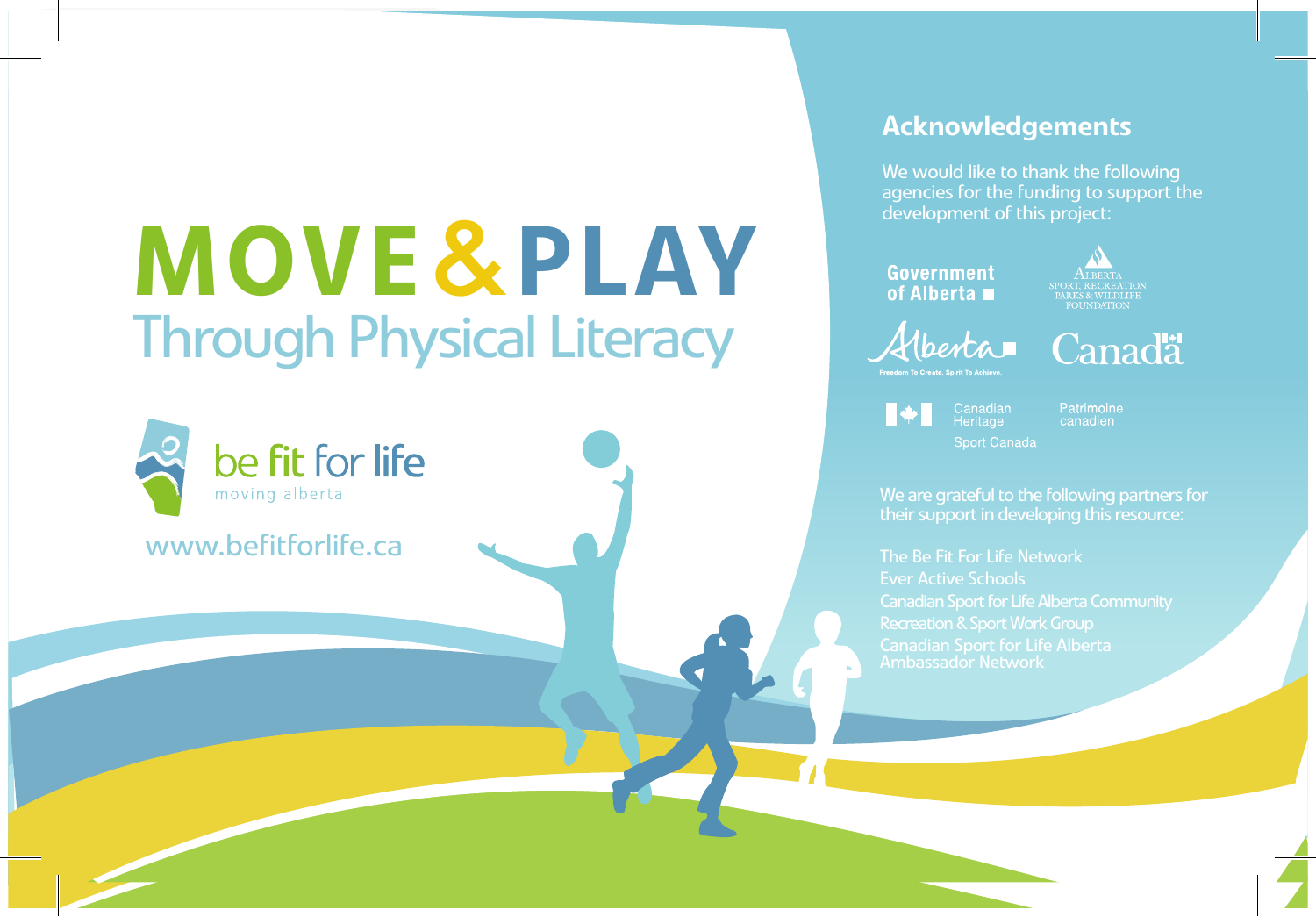

 $\overline{\phantom{a}}$ 

### **Physical Literacy Defined:**

**Individuals who are physically literate move with confidence and competence in a wide variety of activities and environments that develop the whole person**

Adapted from Physical & Health Education Canada and Vicki Harber, University of Alberta

**The Be Fit For Life Network has created the Move & Play through Physical Literacy cards to assist activity leaders interested in integrating physical literacy into a variety of programs, activities, and environments. These cards are designed for use in a variety of settings, including home, school, and community.** 

**The card categories align with the first three stages of the Canadian Sport for Life (CS4L) Long-Term Athlete Development Model (LTAD).** 

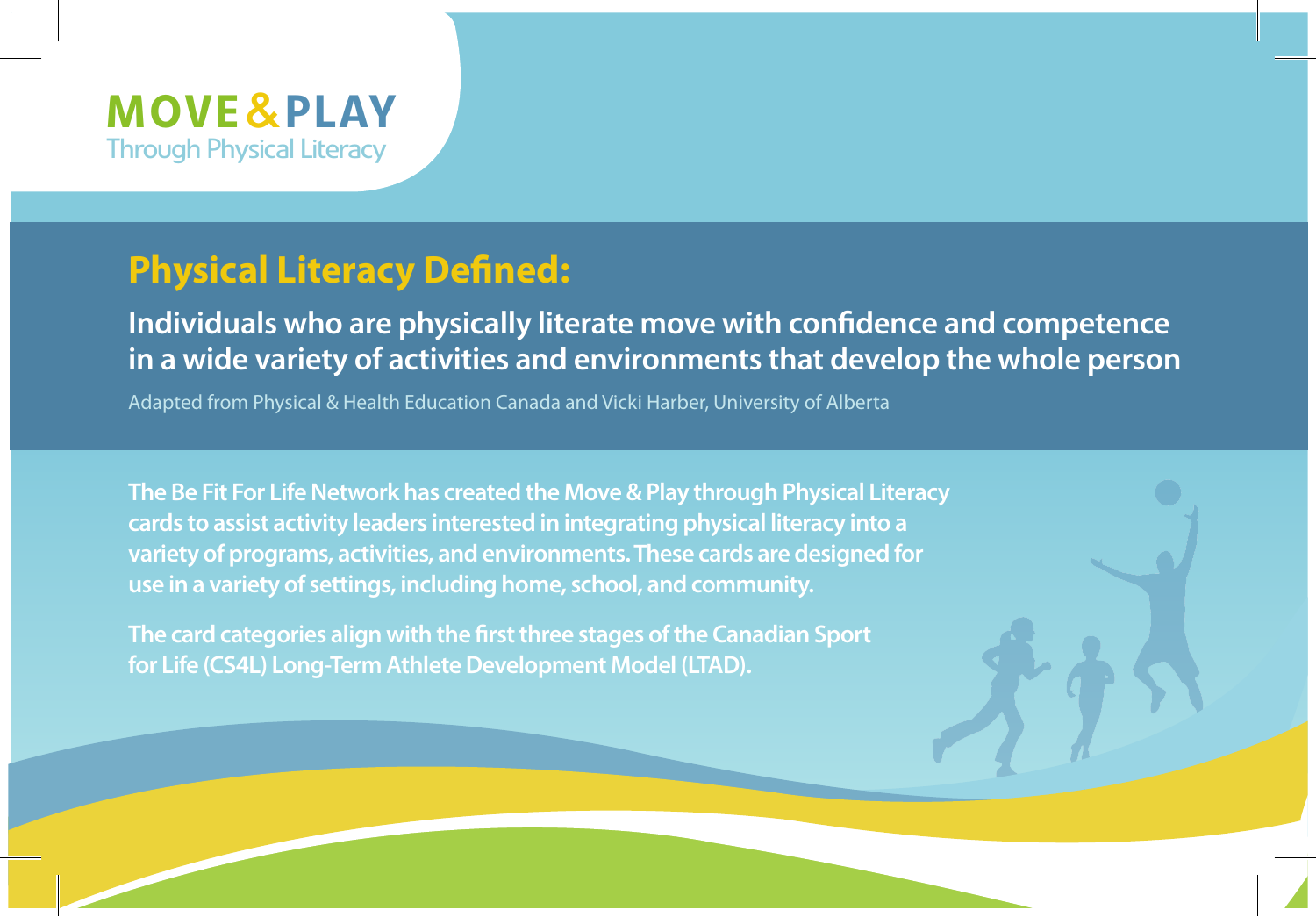

**Reference:** Higgs, C., I. Balyi, and R. Way. 2008. *Developing Physical Literacy: A Guide for Parents of Children Ages 0 to 12: A Supplement to Canadian Sport for Life.*  Vancouver, BC : Canadian Sport Centres.

### **How to Use These Cards** | Overview

#### **Active Start Age: 0 – 6**

**Objective:** Learn fundamental movements and link them together during play.

**Note:** This resource is targeted at Age 3 – 6. For more games and activities for 0 – 3, use A Hop, Skip and a Jump: Enhancing Physical Literacy resource located in the related resources section.

#### **FUNdamentals Age: Boys 6 – 9 | Girls 6 – 8**

**Objective:** Learn all fundamental movement skills, build overall motor skills.

**Learn to Train Age: Boys 9 – 12 | Girls 8 – 11** (ends with onset of puberty) **Objective:** Learn overall sport skills.

#### **Transitions Cards**

Use transition cards to move and play with your participants while transitioning from activity to activity or from location to location. This will help to keep your group together and allow them an opportunity to stay engaged and connected.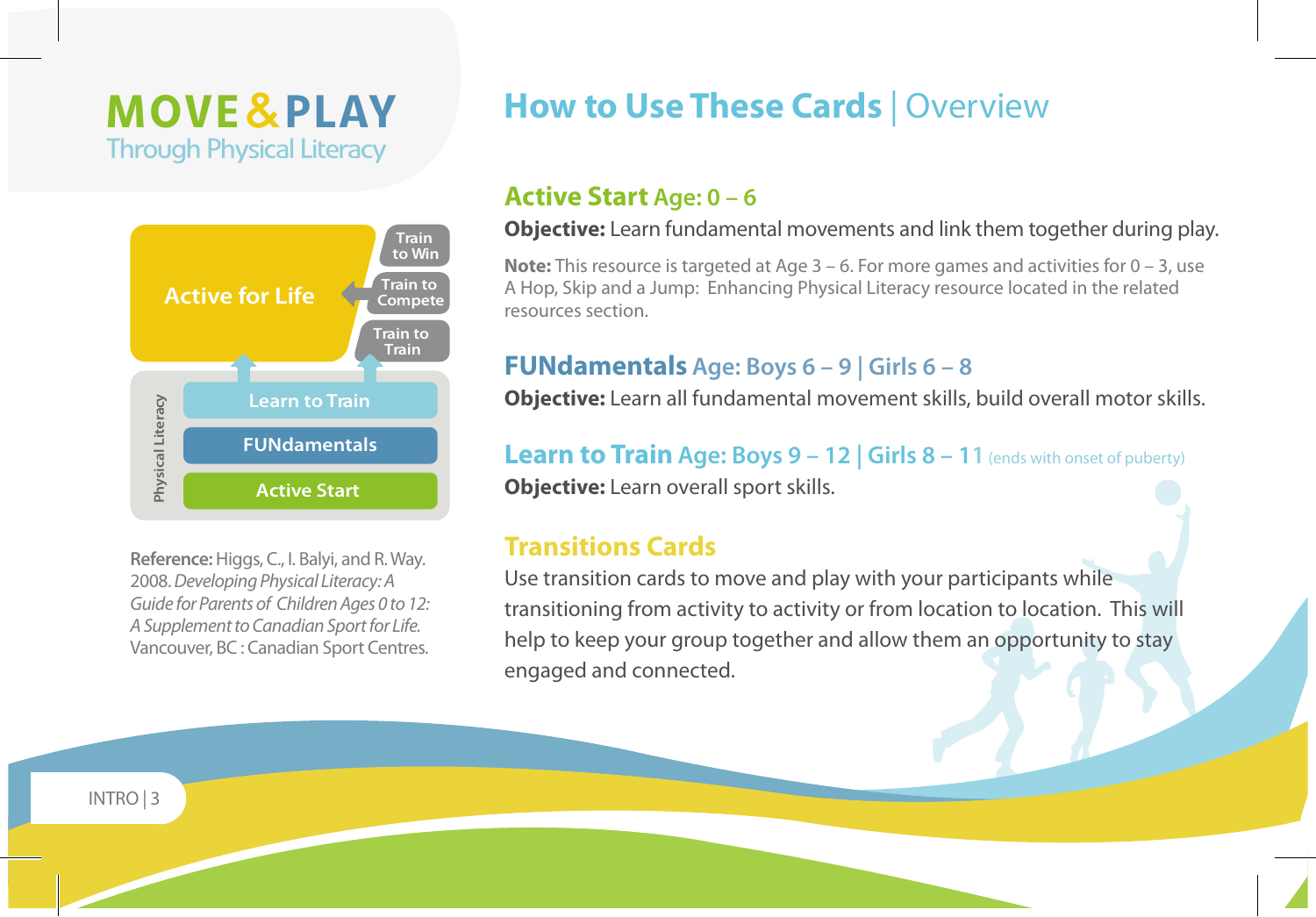## **How to Use These Cards** | FMS Icons

### **Fundamental Movement Skill (FMS) Icons**

On each activity card you will find 3 icons in the top right corner. Each icon represents one of the categories of FMS. If the icon is in color, that group of skills is represented in the activity. If the icon is grey, that group of skills is not explored in this activity card.

### **Stability**

Body rolling, dodging, balancing, bending, stretching, twisting, turning, swinging, stopping, pushing, pulling, rising and/or stretching, collapsing, swaying, shaking



### **Locomotor**

Walking, running, jumping (vertically and horizontally), hopping, galloping, sliding, gliding, skipping, leaping, chasing, climbing, fleeing, cycling, skating, swimming, skiing

### **Object Manipulative**

Underhand throw, overhand throw, rolling, kicking, striking, punting, volleying, catching, trapping

The **SLO** icons are read from left to right as they develop in progression: starting with stability skills, progressing to locomotor skills, and finally adding object manipulative skills. All activities in the Move & Play cards are a combination of these three skills.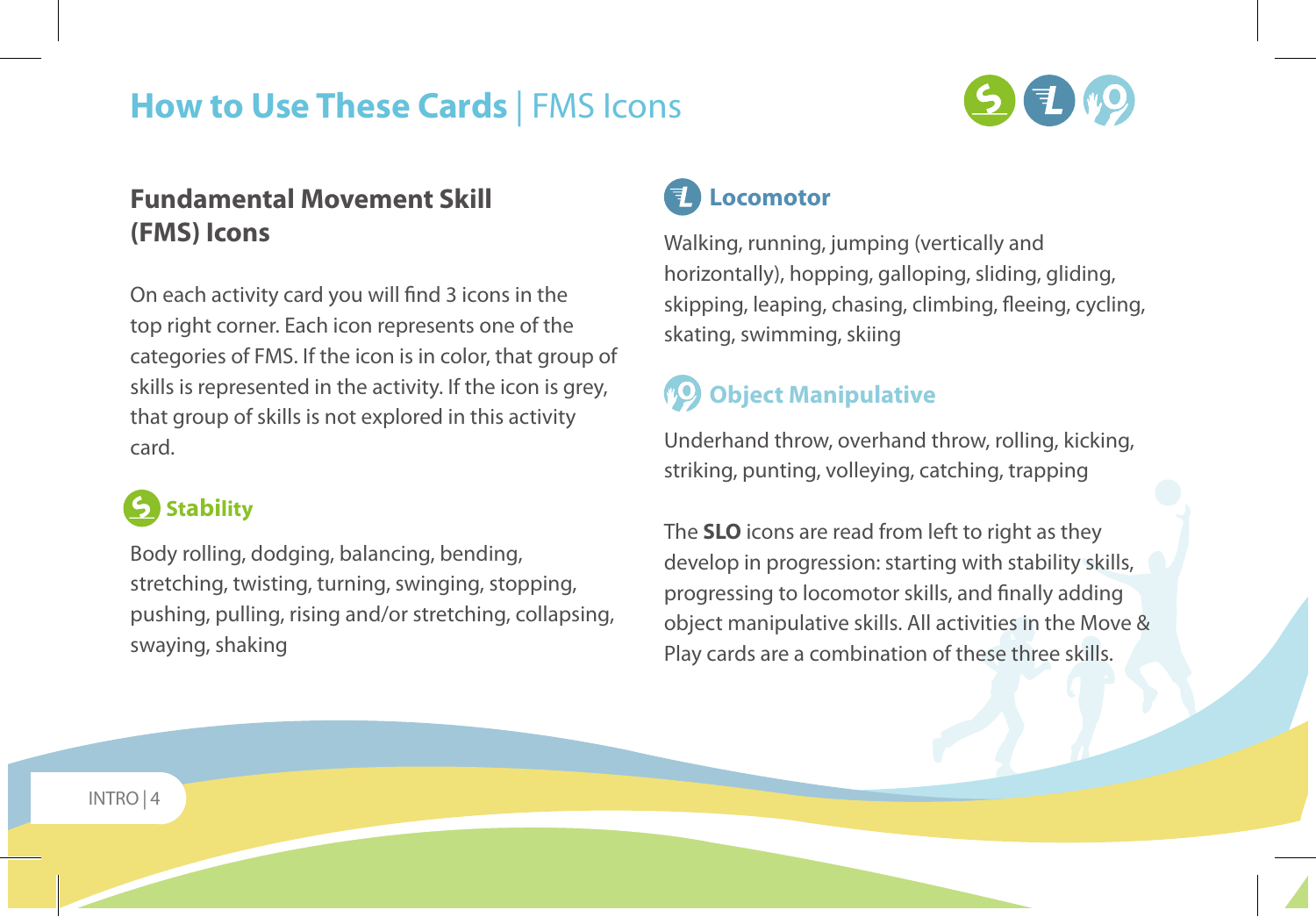### **How to Use These Cards** | Card Types & Sections

#### **Environments**

All activities in the Move & Play cards are designed for use in a variety of open activity spaces. This helps to encourage physical literacy activities in various environments. Think about how various environments can be incorporated into activities for children and youth. Use what is available and incorporate indoor, outdoor, in the air, in the water, and on the snow and ice activities into programming for children and youth.

*marked with snowflake backgrounds.*



#### **Card Sections**

The Move & Play cards also list various prompts for leaders throughout the activities. These include:

- **•**  The skills explored in each activity
- **•**  Tips, cues, and things for participants to remember as they are learning skills
- **•**  Safety considerations for each activity
- **•**  Take-home information for parents, caregivers, and the children and youth
- **Snow and ice activities are <b>Figure** 1 **Some variations for each activity**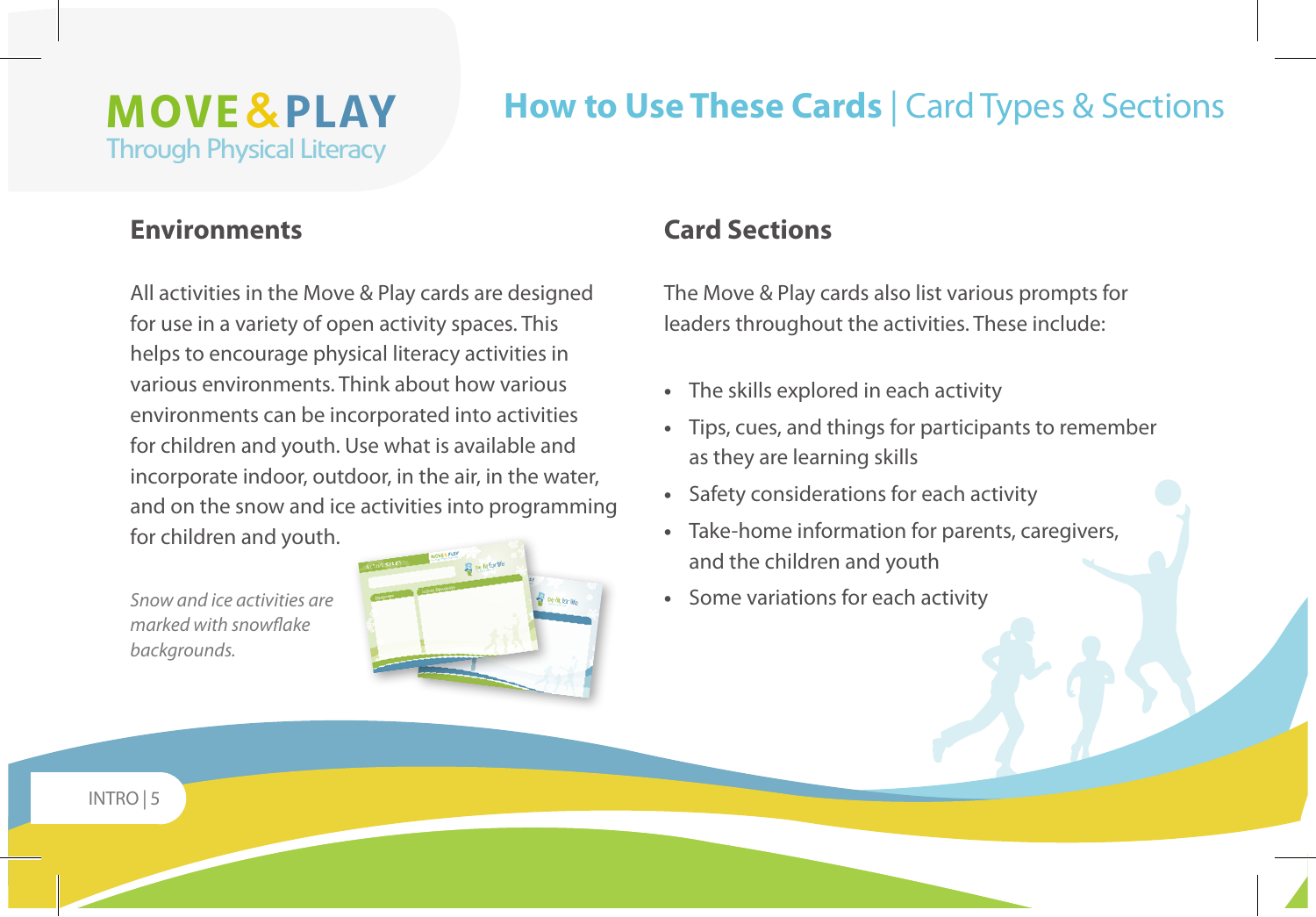### **Related Resources**

#### **Print Resources**

Balyi, I., R. Way, S. Norris, C. Cardinal, and C. Higgs. 2005. *Canadian Sport for Life: Long-Term Athlete Development Resource Paper.* Vancouver, BC: Canadian Sport Centres. Clark, D. and E. Danelesko. 2009. *A Hop, Skip and a Jump:* 

*Enhancing Physical Literacy.* Calgary, AB: Mount Royal College.

The original *A Hop, Skip and a Jump: Enhancing Physical Literacy* is available for free download at www.mtroyal.ca/ wcm/groups/public/documents/pdf/wcmdev\_017044.pdf

*A Hop, Skip and a Jump: Enhancing Physical Literacy (2nd Edition)* is available for purchase at www.mtroyal.ca/bookstore

Higgs, C., I. Balyi, and R. Way. 2008. *Developing Physical Literacy: A Guide for Parents of Children Ages 0 to 12: A Supplement to Canadian Sport for Life.* Vancouver, BC: Canadian Sport Centres.

#### **Websites**

Be Fit For Life Network www.befitforlife.ca

Alberta Recreation and Parks Association (ARPA): HIGH FIVE® http://arpaonline.ca/program/high-five/

Alberta Sport, Recreation, Parks and Wildlife Foundation (ASRPWF) http://www.asrpwf.ca/sport/canadian-sport-forlife.aspx

ASRPWF Provincial Sport & Recreation Associations www. asrpwf.ca/about-us/organizations-we-fund/provincial-sportrecreation-associations.aspx

Canadian Sport for Life (CS4L) www.canadiansportforlife.ca

Children and Nature Network (C&NN) www.childrenandnature.org/

Ever Active Schools www.everactive.org/recipe-card-lesson-plans

Physical & Health Education (PHE) Canada www.phecanada.ca

True Sport www.truesportpur.ca/en/home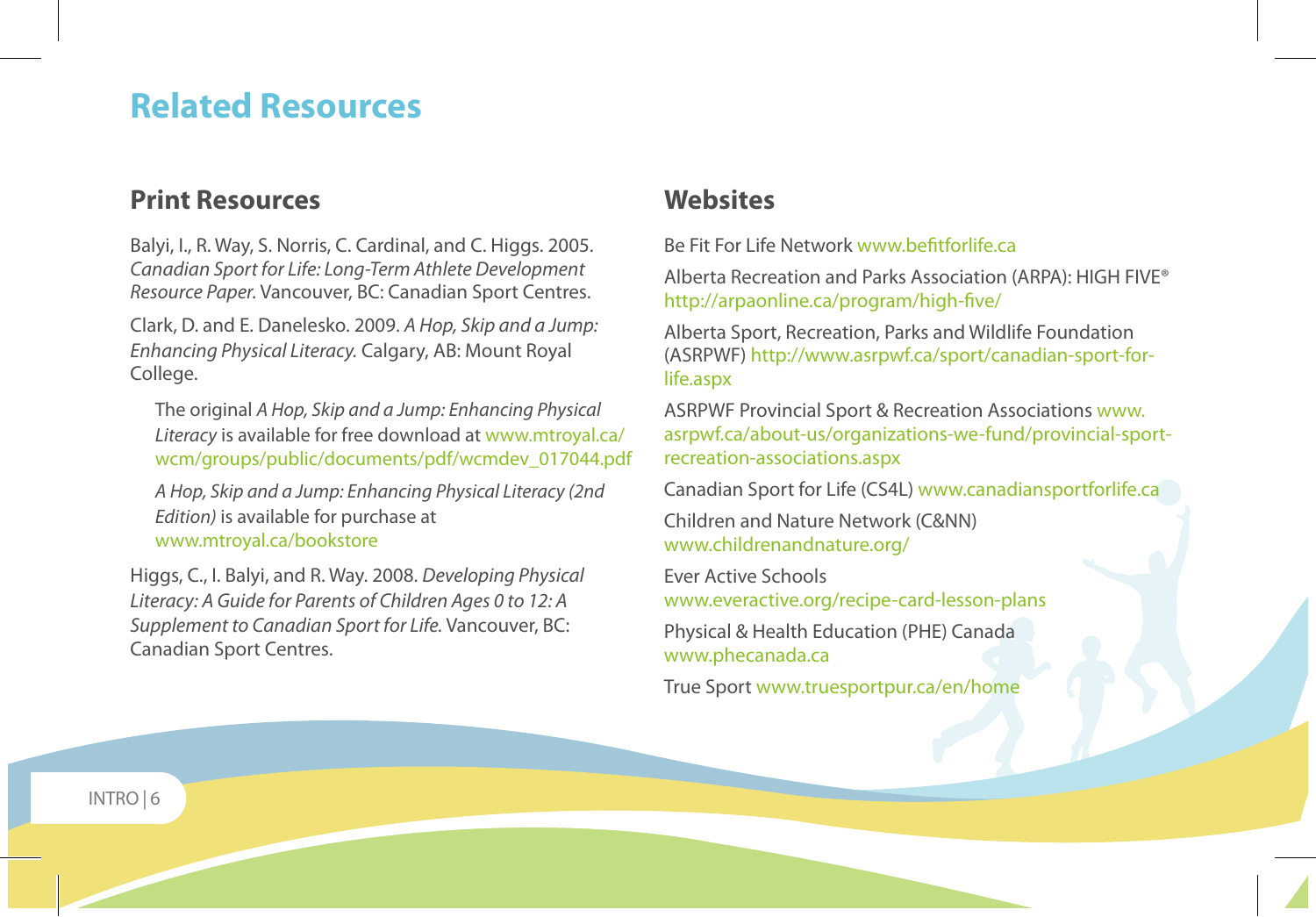#### **Sample Equipment List**

- **•**  Variety of balls\*
	- **Tennis halls**
	- Small, soft balls
	- Gator balls (small and medium)
	- Foam balls (soccer, football, softball size)
	- Basketballs (small)
- **•**  Beach balls
- **•**  Hoops\*
- **•**  Poly spot markers
- Pylons (8" tall and 4" base)\*
- **•**  Beanbags
- **•**  Jump ropes\*

### **Equipment**  $*$  = very important

- **•**  Balloons\*
- **•**  Paddle bats or short-handled badminton racquets
- **•**  Pool noodles
- **•**  Pinnies for flags (or juggling scarves)
- **•**  Whistle

The Move & Play cards are designed with minimal equipment in mind in order to keep your equipment costs low. Equipment alternatives are often suggested on the cards.

If your organization is considering purchasing activity bins, our partners Ever Active Schools have created a great value in Daily Physical Activity bins with resources and equipment in a large storage bin. The Grades 4 to 6 bin provides most of the equipment needed to use the Move & Play cards. Visit www.everactive.org/physical-activity